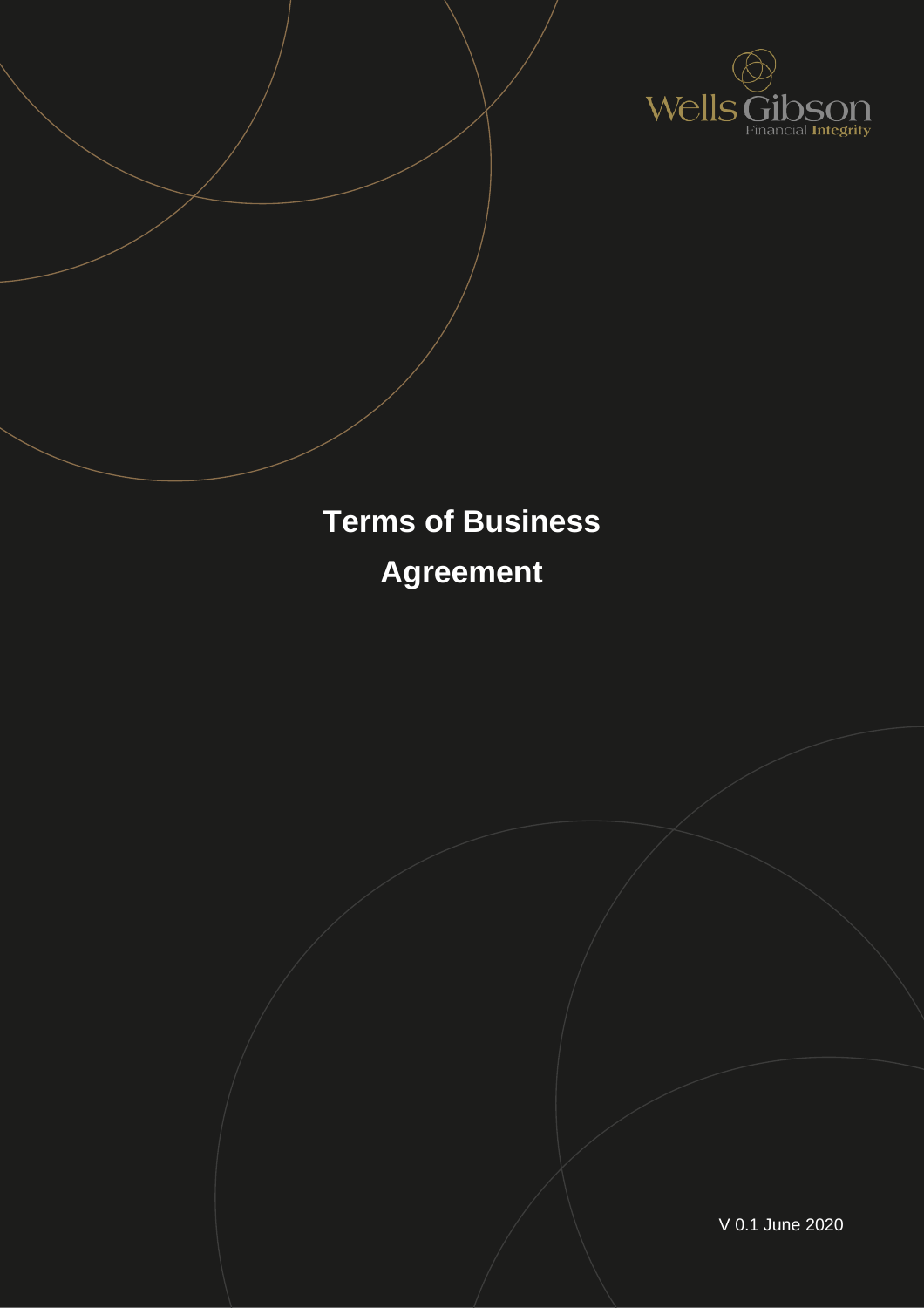#### **Contents**

#### **About Wells Gibson, Our Service & Fees**

- 1. Who we are
- 2. Law
- 3. Services we provide
- 4. Statement of independence<br>5. Products we offer
- Products we offer
- 6. Existing financial and retail investment products (pensions & investments)<br>7. Ongoing financial planning, advice, recommendations & intermediation
- 7. Ongoing financial planning, advice, recommendations & intermediation
- **Rebalancing**
- 9. Our fees<br>10. VAT and
- 10. VAT and our services<br>11. Commission from an i
- Commission from an insurance product

#### **Our Obligations**

- 12. Anti-money laundering<br>13. Client classification
- 13. Client classification<br>14. Conflicts of interests
- Conflicts of interests
- 15. Communications
- 16. Distance marketing directive<br>17. Risk warnings
- 17. Risk warnings<br>18. Best execution
- Best execution
- 19. Record keeping
- 20. Data protection<br>21. Client monev
- 21. Client money<br>22. Force maieure
- 22. Force majeure<br>23. Non-reliance
- Non-reliance

#### **Your Responsibilities & Rights**

- 24. Provision of personal information<br>25. Your insurance responsibilities
- Your insurance responsibilities
- 26. Right to cancel a financial product or investment
- 27. Complaints and redress<br>28. Our liability to you & Cor
- Our liability to you & Compensation limits

#### **Glossary of Terms and Definitions**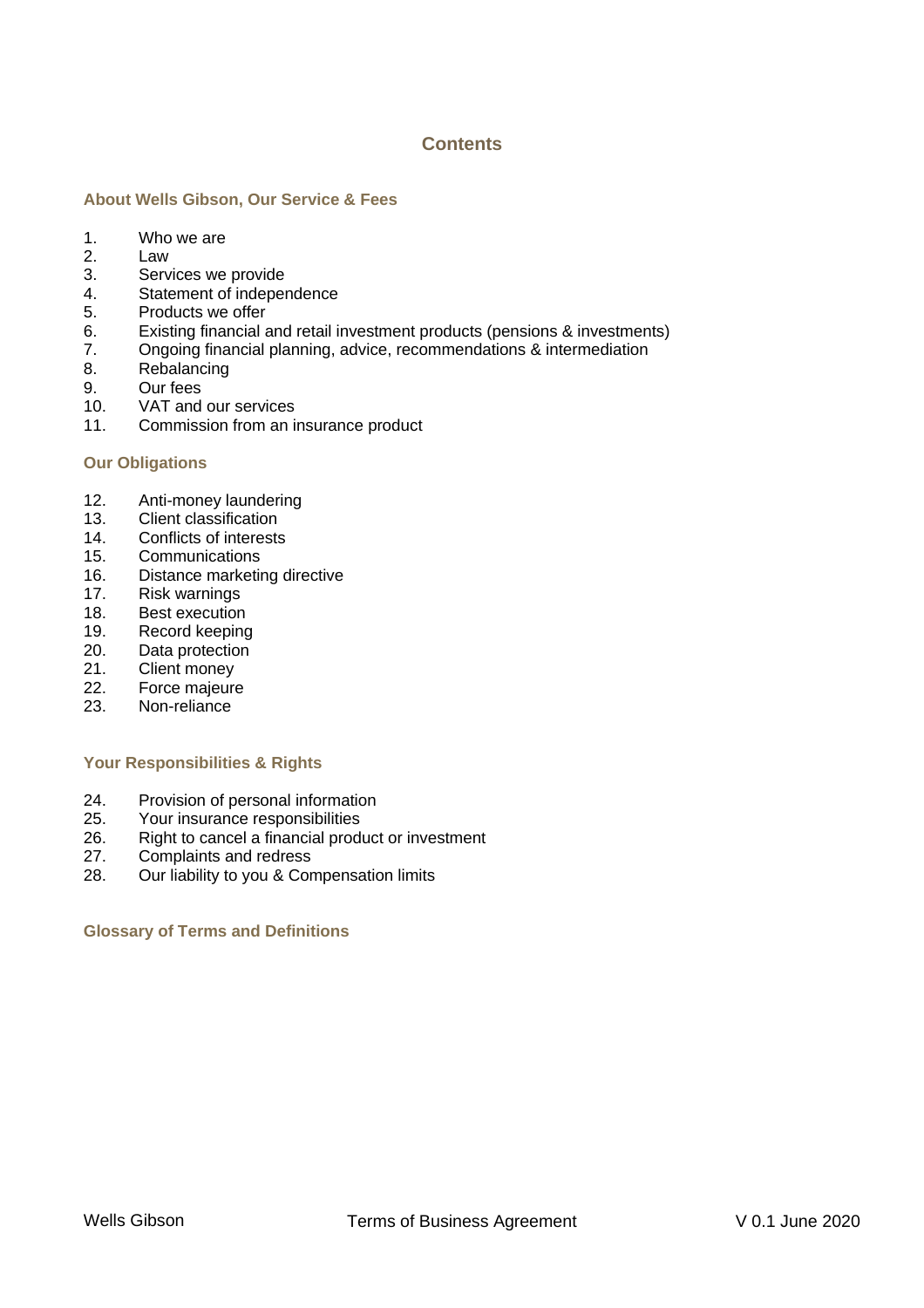#### **About Wells Gibson, Our Service & Fees**

#### **1. Who we are**

Wells Gibson is a trading style of Wells Gibson Limited which is authorised and regulated by the Financial Conduct Authority ("FCA"). FRN: 731027. You can check this on the FCA's register at **[https://register.fca.org.uk](https://register.fca.org.uk/)** or by contacting the FCA on 0800 111 6768. The FCA is the independent watchdog that regulates financial services in the UK and their address is 12 Endeavour Square, London, E20 1JN.

The contract formed by these Terms of Business and the accompanying Letter of Engagement may be terminated by you or Wells Gibson at any time and without penalty. Notice of termination must be given in writing and will take effect immediately upon receipt of the notice. Termination will not prejudice the completion of transactions already initiated on your behalf or any rights or obligations which you or we may have up to the point of termination.

#### **2. Law**

The contract formed by these Terms of Business and the accompanying Letter of Engagement is governed and shall be construed in accordance with Scottish law and the parties shall submit to the exclusive jurisdiction of the Scottish courts.

#### **3. Services we provide**

Wells Gibson provides wealth planning for private clients and their families and, investment management for trustees of charitable trusts, family trusts and, small self-administered schemes.

Full details of the service to be provided will be confirmed in a letter of engagement.

#### **4. Statement of independence**

Wells Gibson provides an independent investment advice service which means we provide unbiased and unrestricted advice based on a range of retail investment products, instruments and structured deposits. We are not tied to any third-party investment providers and whole of market advice in areas of investments, pension, insurance etc.

#### **5. Products we offer**

All our services are expected to result in the recommendation and arrangement / intermediation of a financial product(s) and / or investment(s) as follows:

#### $\circledR$ Insurance:

We offer products from a range of insurers in respect of income protection, life assurance, critical illness and whole of life. We will advise and make a recommendation for you after we have assessed your needs.

#### <sup><sup><sup>®</sup></sup> Investment:</sup>

Please refer to 'Statement of independence' above. We will advise and make a recommendation for you after we have assessed your needs.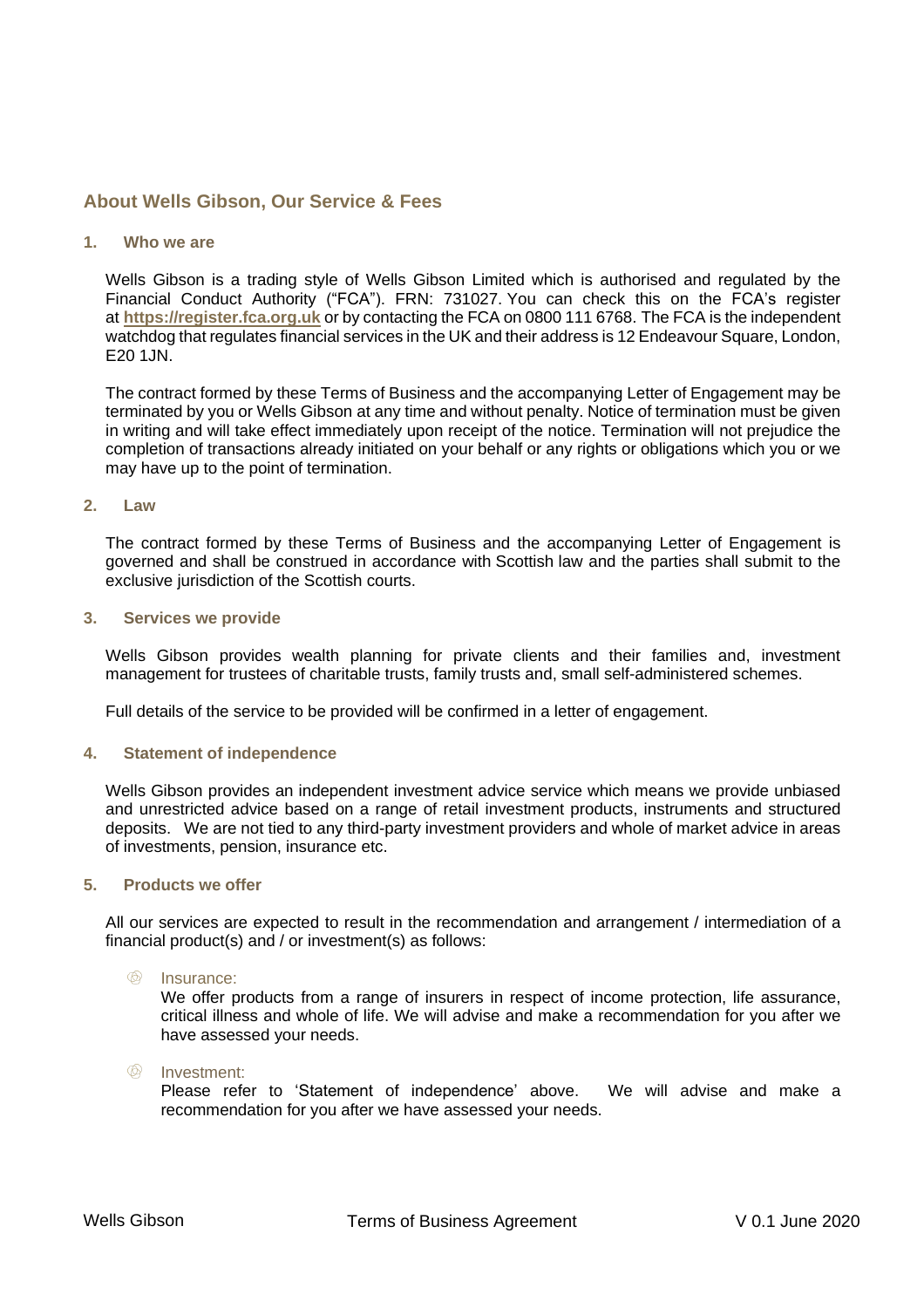Please note that some tax, education expenses and Inheritance Tax planning solutions are not regulated by the Financial Conduct Authority. Where we are unable to make definitive tax assessments we will say so. In these circumstances it is your responsibility to obtain the relevant expert tax advice.

#### **6. Existing financial and retail investment products (pensions & investments)**

In certain circumstances, Wells Gibson will require you to sign a Transfer of Servicing Request which:

- $\circledR$ Ensures that 'servicing rights' can be established and maintained in respect of financial and retail investment products which have been arranged by other advisory companies e.g. we may need you to do this so that investment providers or insurers, with whom you have invested funds or arranged policies through previous advisers, will provide us with information about these products and allow us to deal with them on your behalf. and;
- $\circledR$ Allows companies to provide Wells Gibson with detailed information so that a comprehensive analysis of your financial position can be conducted and the suitability of any financial or retail investment product(s) can be properly assessed on an annual basis.

Importantly, before a Transfer of Servicing Request is signed by you, Wells Gibson will confirm and agree the type of service, which is to be provided, including all relevant charges.

Once servicing rights for a financial or retail investment product(s) have been established, it is possible for any income (commonly referred to as trail commission), to continue to be paid to Wells Gibson. However, we will not receive any income from a financial or retail investment product without prior agreement from you.

#### **7. Ongoing financial planning, advice, recommendations and intermediation**

Ongoing financial planning, advice, recommendations and intermediation are provided as part of our core services. A major element will be to continually assess the ongoing suitability of previous recommendations.

We refer to review meetings as Annual Wealth Plan Meetings and these are usually held annually, at our office. Online Annual Wealth Plan Meetings can be arranged using technology such as Zoom.

#### **8. Rebalancing**

Rebalancing is the process of re-establishing your pensions and/or investments to the target and originally agreed asset allocation. This means selling over-weighted asset-classes in your portfolio to buy under-weighted asset-classes. Rebalancing also ensures that the proportion of your pensions and/or investments which is allocated to cash is sufficient to meet our on-going fees and product charges. Where we undertake ongoing wealth planning for you, at Annual Wealth Plan Meetings, we will advise you when rebalancing your pensions and/or investments is recommended.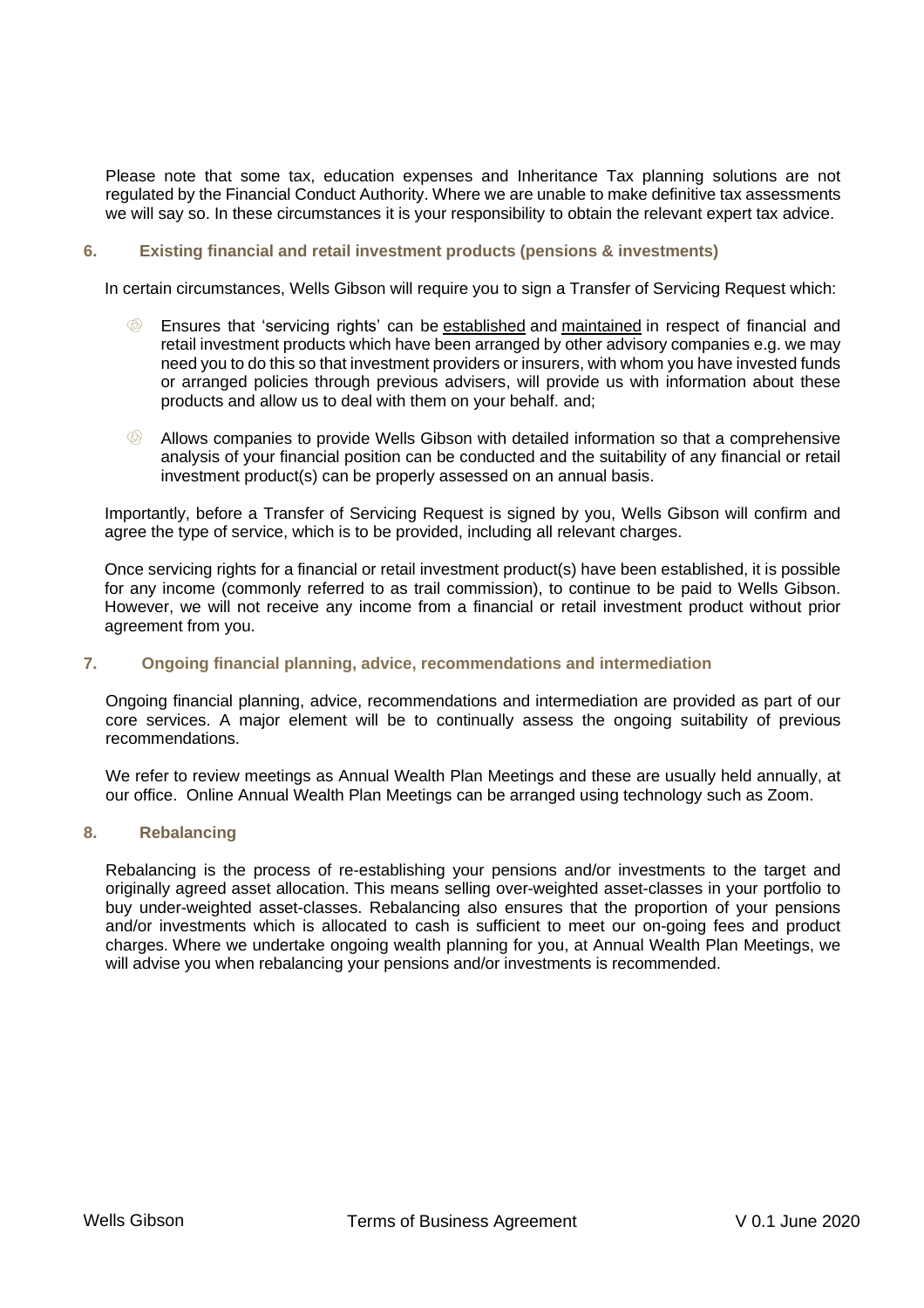#### **9. Our fees**

Our fees<sup>1</sup> are dependent on the nature and the complexity of the work being carried out. All our fees will be confirmed in writing and agreed with you in advance of any work being carried out or any planning, advice and recommendations taking place. We will also inform you if VAT is payable. Details of all fees which apply to your investments will be confirmed annually by the Platform(s) in which your investments are administered and managed.

For an investment of £500,000, the typical **initial** fees and charges are as follows:

| <b>Wells Gibson</b> |        | <b>Platform</b> |      | <b>Portfolio</b> |    | <b>Total</b> |        |
|---------------------|--------|-----------------|------|------------------|----|--------------|--------|
| 1.00%               | £5,000 | 0.05%           | £250 | 0.00%            | £0 | 1.05%        | £5,250 |

For an investment of £500,000, the typical **annual** fees and charges are as follows:

| <b>Wells Gibson</b> |        | <b>Platform</b> |        | <b>Portfolio</b> |        | <b>Total</b> |        |
|---------------------|--------|-----------------|--------|------------------|--------|--------------|--------|
| 1.00%               | £5,000 | 0.30%           | £1,500 | 0.40%            | £2,000 | 1.70%        | £8,500 |

#### **10. VAT and our services**

Under **Article 135 (1) of the VAT directive** intermediary services are exempt as negotiation. Our role will normally involve us entering into arrangements with you, under which we will:

- $\circledR$ Obtain information about you;
- **EXECONDUCT CONDUCT CONCORTED FINDS:** Conduct research to find suitable investment options;
- **Provide you with reports, forecasts etc.;**
- $\circledast$  Recommend specific investment solution(s) to you, including the prices at which these can be arranged;
- **EXECUTE:** Act between the product provider(s) and you with a view to arranging Retail Investment Product(s) as agreed with you; and
- Where we provide an ongoing review service (Annual Wealth Plan Meetings), monitor your ongoing position to ensure that the products continue to meet your requirements.

Where you seek the arrangement of Financial or Retail Investment Product(s) and we perform services as outlined above, (regardless of whether the arrangement of the product(s) is finally concluded); and providing we are able to evidence that we have done so, our services will usually be exempt from VAT. However, where our services (or any part of them) are not exempt from VAT for any reason, or should VAT be properly due and chargeable under VAT legislation, we reserve the right to charge VAT to you on our fees at the prevailing rate.

 $1$  The fees and charges assume the recommended portfolio invests 60% in higher-risk, growth assets (e.g. equities / shares).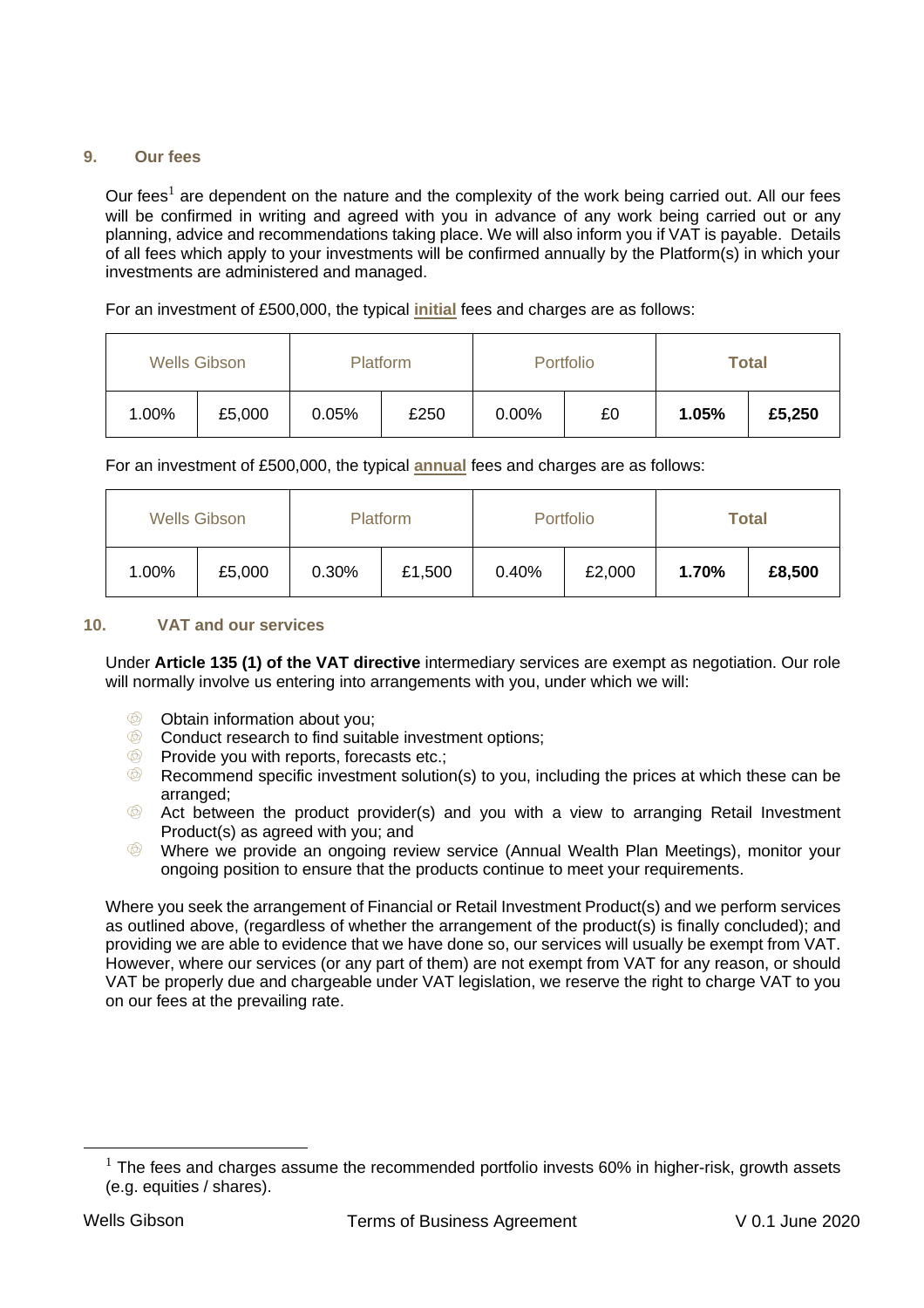#### **11. Commission from an insurance product**

In the event that initial commission is available from the product provider of an insurance product (e.g. life assurance, critical illness, income protection), our default position is to arrange the product on a nilcommission basis in order to reduce the product charges and/or regular premiums. However, in certain circumstances, and where appropriate, clients might be given the following options:

- $\circledast$  Offset the commission against our intermediation / plan implementation fee(s); or
- $\circledR$ Have the commission refunded (in certain circumstances); or
- $\circledR$ Act for you on a commission basis.

However, please note that (where product provider commission forms all or part of our agreed remuneration) if the insurance product is subsequently cancelled or lapses and commission is reclaimed by the product provider, we reserve the right to seek reimbursement from you. We will not seek reimbursement if an insurance product is cancelled within the cooling-off period.

#### **Our Obligations**

#### **12. Anti-money laundering**

We are required by the anti-money laundering regulations to verify the identity of our clients, to obtain information as to the purpose and nature of the business which we conduct on their behalf, and to ensure that the information we hold is up to date. For this purpose, we may use electronic identity verification systems similar to those used for credit checks and we may conduct these checks from time to time throughout our relationship, not just at the beginning. You agree that we may use your personal information for this purpose. In certain circumstances, we may be legally obliged to provide confidential information to certain authorities without prior reference to you. In such a situation, we may be required to (and we shall be entitled to) cease work on a matter until such time as we receive formal authorisation from such authorities to continue.

#### **13. Client classification**

Each client Wells Gibson does business with is categorised to identify the level of regulatory protection to be applied. We believe in providing our clients with full regulatory protection and unless we agree otherwise with you in writing, we propose to classify you as a Retail Client for investment purposes and as a Consumer for Insurance business.

If we propose to classify you as a Professional Client, because of your profession or investment experience, we will notify you of this and agree this with you separately in writing.

#### **14. Conflicts of interests**

We offer independent financial planning, advice and recommendations and we will act honestly, fairly, professionally and in your best interests.

Occasions can arise when we or one of our other clients, may have some form of interest in business that we are transacting for you. If this happens, or we become aware that our interests or one of our other client's conflicts with your interests, we will inform you in writing and obtain your consent to our continuing to advise you before we continue.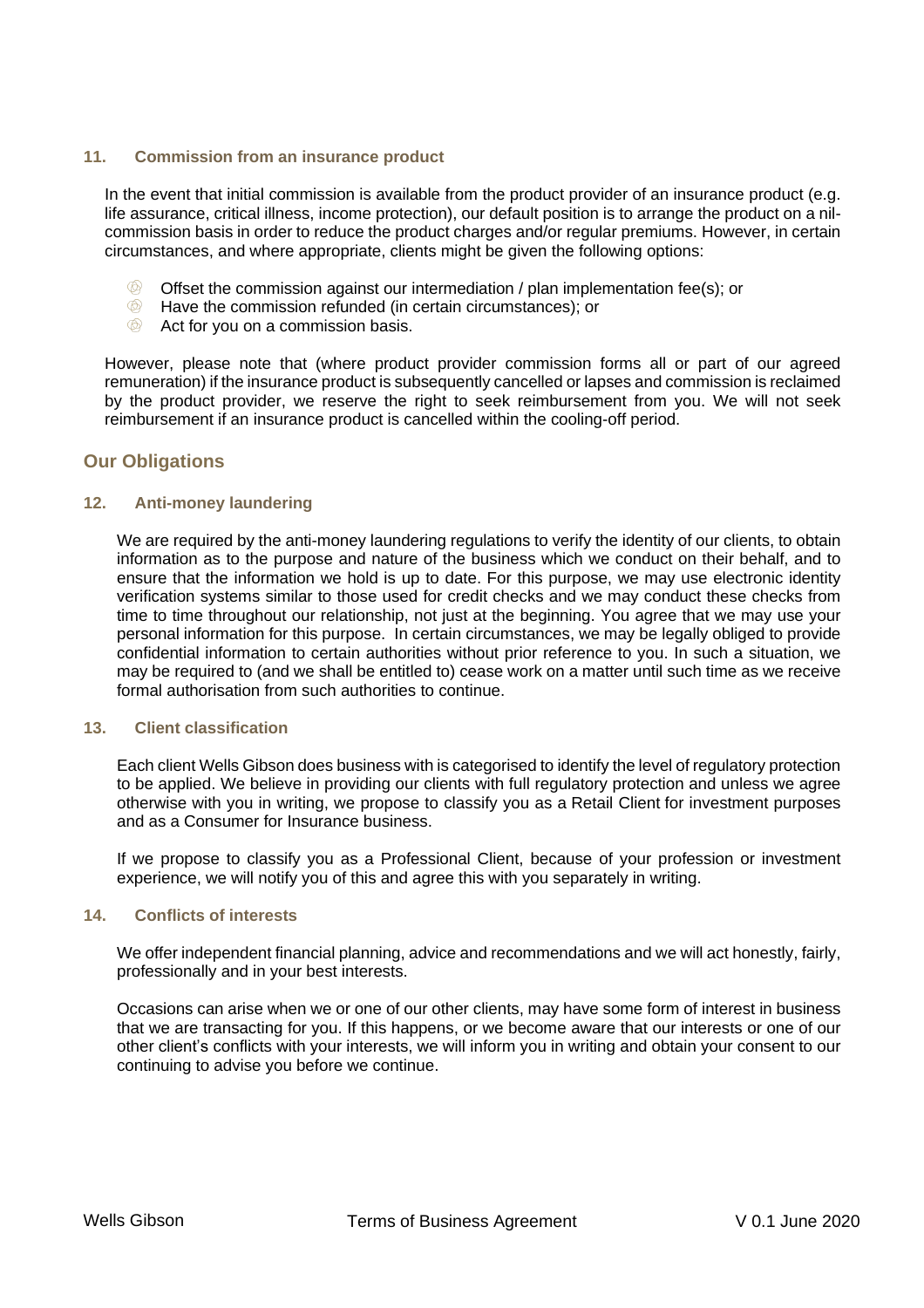#### **15. Communications**

Communication and correspondence between Wells Gibson and you will be made in English unless otherwise agreed. All transactions undertaken by Wells Gibson and instructions made by you must be provided in writing. In the interest of security, we may monitor and/or record your telephone calls with us. Writing may include email, but not social media.

E-mails and mobile telephones are potentially insecure channels of communication. Information communicated in this way may be intercepted and e-mails may be lost, amended, destroyed, delayed or unsafe to use. We take all reasonable steps to ensure that confidentiality and security is maintained in all our communications with you. However, we shall not be liable for any loss or damage which you may suffer or incur as a result of using such communication channels (and, without prejudice to that generality, it is your responsibility to implement processes to ensure you maintain confidentiality and security of your own IT systems).

If you do not wish us to use email or mobile telephone, please advise us accordingly. E-mail entering or leaving the Firm's system may be subject to monitoring and recording for business and other lawful purposes

#### **16. Distance marketing directive**

If it is necessary to conduct our business without any personal contact, we will advise you if this requires the creation of a distance contract between us. In this contract you will be provided with additional information as required by the directive.

#### **17. Risk warnings**

Any investment involves some degree of risk and some are riskier than others. You should not invest in or deal in any financial product unless you fully understand the nature of such investments and the potential risks relevant to them. Past performance is not a reliable indicator of future results. Wells Gibson will advise on, recommend and arrange a financial product and/or investment and communicate the risks to you verbally and in writing. Please note that the performance or profitability of an investment is not guaranteed. The value of funds can go down as well as up and changes in exchange rates or taxation may also have an adverse effect on the price, value or income of the investments.

#### **18. Best execution**

We do not execute any trades of investment products or assets for you. Instead we instruct third parties (investment managers for example) who execute the trades on your behalf. Where you instruct us to acquire, dispose of, or trade in any investment product or asset, we will promptly instruct that transaction on your behalfand will ensure that any third party we are instructing on your behalf has in place a best execution policy to undertake trades promptly.

Where we have complied with our obligations under this paragraph, we will not be liable for any loss which arises from any delay or failure on the part of any third party.

#### **19. Record keeping**

We will keep records of all your transactions. You, or your appointed agent, have the right to inspect the records at a mutually convenient time.

As we treat all our client records as confidential, we reserve the right to give you copies of your records where in certain circumstances releasing the original would compromise other client's confidentiality.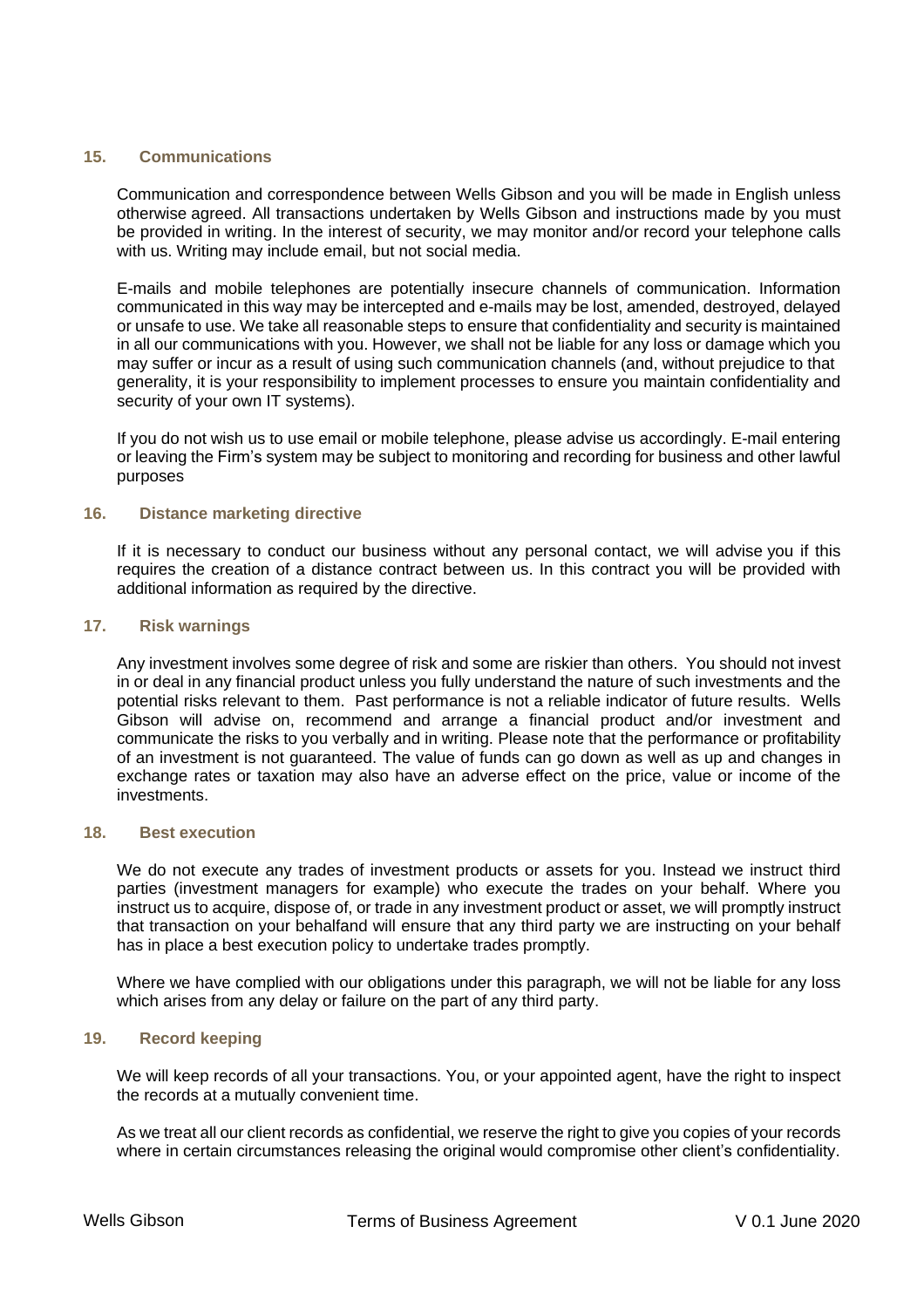Where we advise on, recommend and arrange a financial products and/or investments for couples or joint parties, we are entitled to take instructions from any one or more of you and to assume that all information can be provided to all instructing parties.

#### **20. Data protection**

The information you provide is subject to the relevant General Data Protection Regulation (GDPR). By signing this document, you acknowledge that we will undertake processing, both manually and by electronic means, of your personal data for the purposes of providing the services you are engaging us to provide as outlined in the accompanying Letter of Engagement, and in order to comply with related legal and regulatory obligations, and for other related purposes including updating and enhancing client records and for administration and management.

Processing includes obtaining, recording or holding information or data, transferring it to other companies associated with us, product providers, the FCA or any other statutory, governmental or regulatory body for legitimate purposes including, where relevant, to solicitors and/or other debt collection agencies for debt collection purposes and carrying out operations on the information or data.

In order for us to provide our services to you, we will require to transfer your personal information as outlined above. While you are not obliged to allow us to do so, the practical implications are that we will find it very difficult to work together efficiently if we are unable to do so, as all requests for information will need to go via you, and responses will need to come to us via you too.

[In order to provide services to you we may be required to pass your personal information to parties located outside of the European Economic Area (EEA) in countries that do not have Data Protection Laws equivalent to those in the UK. Where this is the case, we will take reasonable steps to ensure the privacy of your information.]

If at any time you wish us or any company associated with us to cease processing your personal data or sensitive personal data, or contacting you for marketing purposes, please contact The Data Protection Officer on 01382 722 989 or by writing to Wells Gibson Limited, Prospect House, Prospect Business Centre, Gemini Crescent, Dundee, DD2 1TY.

Separately you can find our Privacy Policy on our website at **[www.wellsgibson.uk](http://www.wellsgibson.uk/)**. This provides additional information about the nature of our personal data processing activities including your rights of access to the personal information that we hold on you and how long we hold your information for.

Subject to certain exceptions, you are entitled to have access to your personal and sensitive personal data held by us.

If you have a concern about the way we are collecting or using your personal data, we request that you raise your concern with us in the first instance. Alternatively, you can contact the Information Commissioner's Office a[t https://ico.org.uk/concerns/.](https://ico.org.uk/concerns/)

#### **21. Client money**

Wells Gibson is not authorised to handle client money. Therefore, all cheques for premiums, investment monies of any kind or lender and professional or product fees must only be made payable to the life assurance company, friendly society and investment management group or firm providing the financial product or service concerned.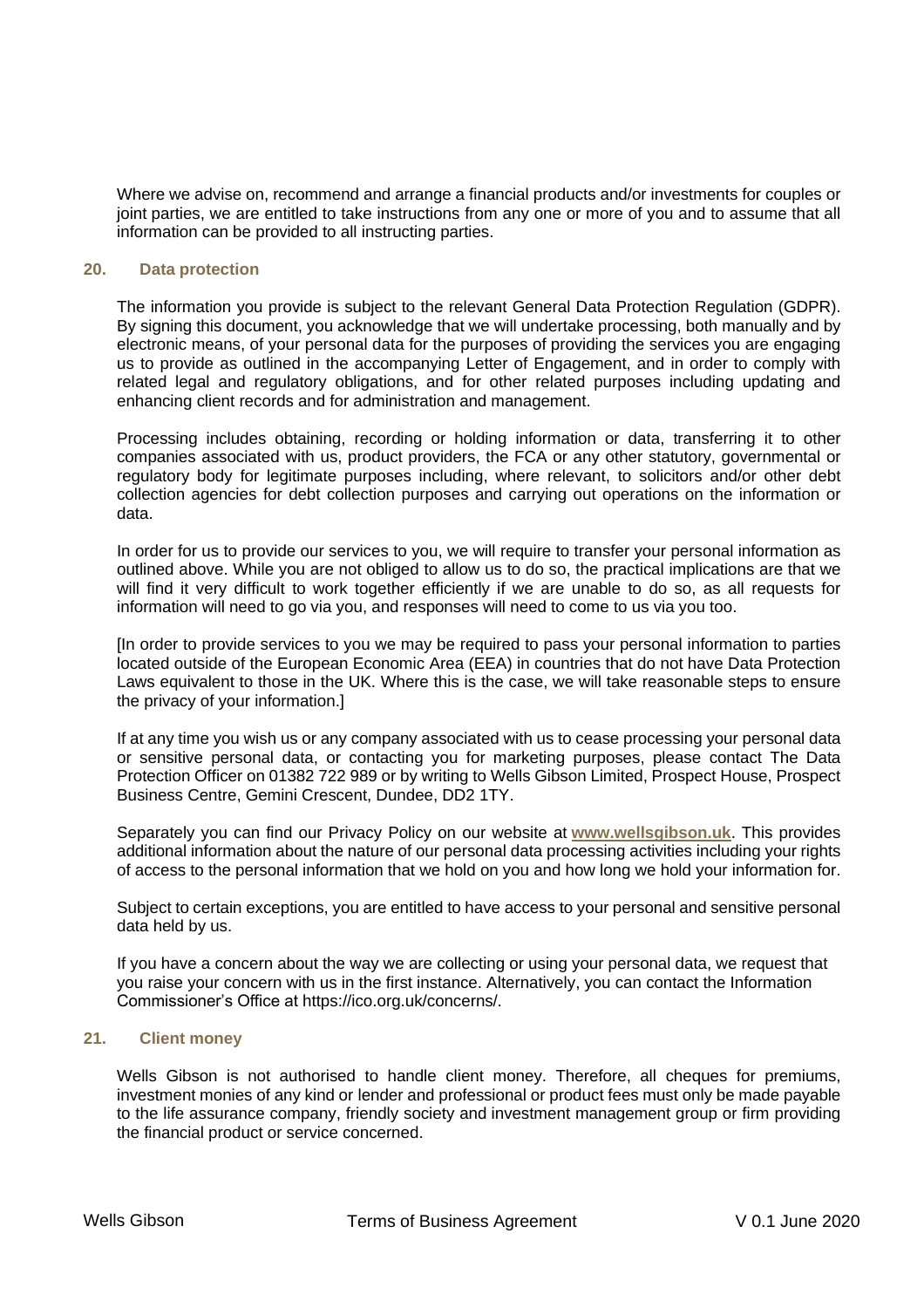Under no circumstances should a cheque for premiums or investment monies of any kind be made payable to, or cash given to Wells Gibson (except in the payment of invoices issued by Wells Gibson under a Fee Agreement).

#### **22. Force majeure**

Wells Gibson shall not be in breach of this agreement and shall not incur any liability to you as a result of any failure to perform its duties due to any circumstances reasonably beyond its control. Wells Gibson will take reasonable steps to mitigate or minimise the effect of any such circumstances.

#### **23. Non-reliance**

Any advice or recommendation we provide to you is personal and confidential to you and may not be used or relied upon by any third party (whether under the contract constituted by these Terms and the accompanying Letter of Engagement or otherwise).

#### **Your Responsibilities & Rights**

#### **24. Provision of personal information**

In order to provide you with suitable financial planning, advice and recommendations, we must obtain certain information from you about your personal and financial position, investment risk-profile and your lifestyle, financial and investment goals. It is your responsibility to ensure that the information you provide to us is accurate, complete and up to date. Where your personal or financial circumstances change in any way which my affect your investments or the advice which we have provided to you, it is your responsibility to promptly advise us of this.

#### **25. Your insurance responsibilities**

All answers on applications forms or any other document or statement made are your responsibility. You are responsible for providing complete and accurate information which insurers require in connection with any proposal for insurance cover. This is particularly important before taking out a policy or at renewal, but it also applies throughout the life of the policy.

If you fail to disclose any material information to the insurance company, this could invalidate the policy and mean that claims may not be paid. You should check all details on any proposal form or Statement of Facts and pay particular attention to any declaration you may be asked to sign.

You should read all insurance documents issued to you and ensure that you are aware of the cover, limits and other terms that apply. Particular attention should be paid to any warranties and conditions as failure to comply with them could invalidate your policy.

You are strongly advised to retain copies of all correspondence that you send us for you own protection.

#### **26. Right to cancel a financial product or investment**

We will inform you of your statutory right to cancel any products which we have recommended or arranged for you.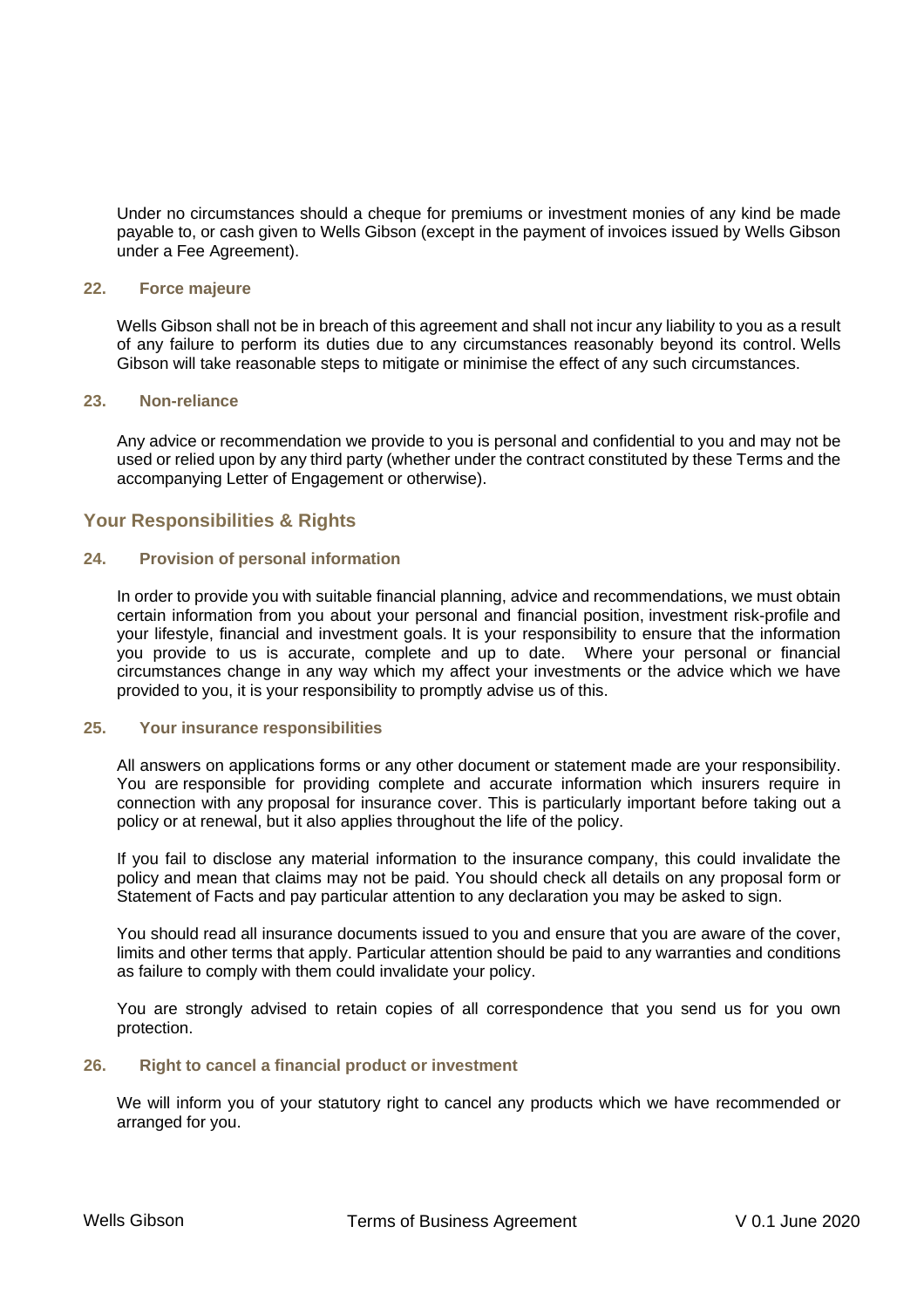The Distance Marketing Directive normally grants you 30 days in which you may cancel a life or pension contract. However, there will be occasions where no statutory rights are granted however this will be explained before any contract is concluded.

In general terms you will have a 30 day cancellation period for a pure protection policy and a 14 day cancellation period for a general insurance policy.

#### **27. Complaints and redress**

We may invite you to provide feedback on our performance. If you wish to discuss the services or register a complaint please telephone either 01382 722 989 or write to Jonathan Gibson, Managing Director, Wells Gibson Limited, Prospect House, Prospect Business Centre, Gemini Crescent, Dundee, DD2 1TY.

Your complaint will be formally acknowledged, and you will be sent a copy of our formal complaints' procedure. The matter will be investigated in line with our procedures and in accordance with the rules and our findings will be reported to you.

If you are unhappy with the outcome you will have the right to take any eligible complaint, free of charge to:

The Financial Ombudsman Service (FOS) Exchange Tower London E14 9SR Telephone 08000 234 567 E-mail: **[complaint.info@financial-ombudsman.org.uk](mailto:complaint.info@financial-ombudsman.org.uk)** Website: **[www.financial-ombudsman.org.uk](http://www.financial-ombudsman.org.uk/)**

If you make a valid claim against the company and we are unable to meet our liabilities in full, you may be entitled to redress from the Financial Services Compensation Scheme. The Financial Services Compensation Scheme provides protection against an authorised investment firm going out of business. For further information please visit www.fscs.org.uk .

#### **28. Our liability to you & Compensation limits**

**For your protection, Wells Gibson maintains professional indemnity insurance that meets FCA requirements.**

**We shall not be liable to you for any losses, damages, costs, claims and/or expenses which arise as a consequence (whether direct or otherwise) of:-**

- </del> **information provided by you and/or on your behalf being incomplete, inaccurate, misleading, missing, late or deficient in any respect whatsoever; and/or**
- $\circledR$ **any other failure attributable to you and/or a third party.**

**Nothing in these terms shall exclude or restrict any rights you may have or will exclude or restrict a liability of Wells Gibson to the extent that the same cannot be excluded or restricted by law or by the regulatory rules of the FCA.**

If you make a complaint and we are unable to meet our liabilities in relation to any default on **our part, you may be entitled to compensation from the Financial Services Compensation Scheme (FSCS).**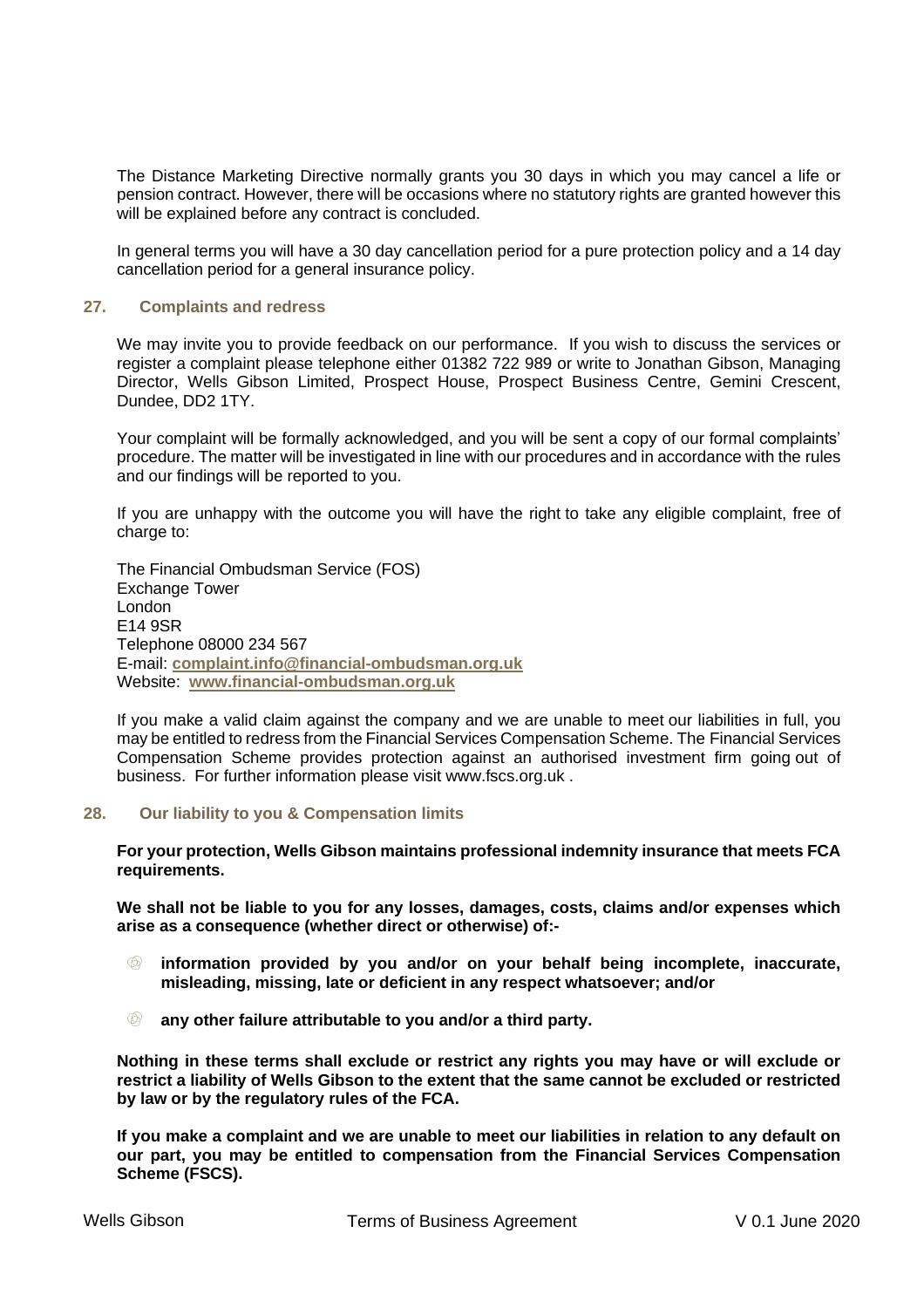**This depends on the type of business and the circumstances of the claim. The current FSCS limits are noted below:**

- **Insurance advising and arranging is covered for 100% of the claim.**
- **Investment business will normally be covered up to a maximum of £85,000 per claimant.**

**Further information about these amounts and limits for all other product types are available from the FSCS at [http://www.fscs.org.uk/what-we-cover/products.](http://www.fscs.org.uk/what-we-cover/products)**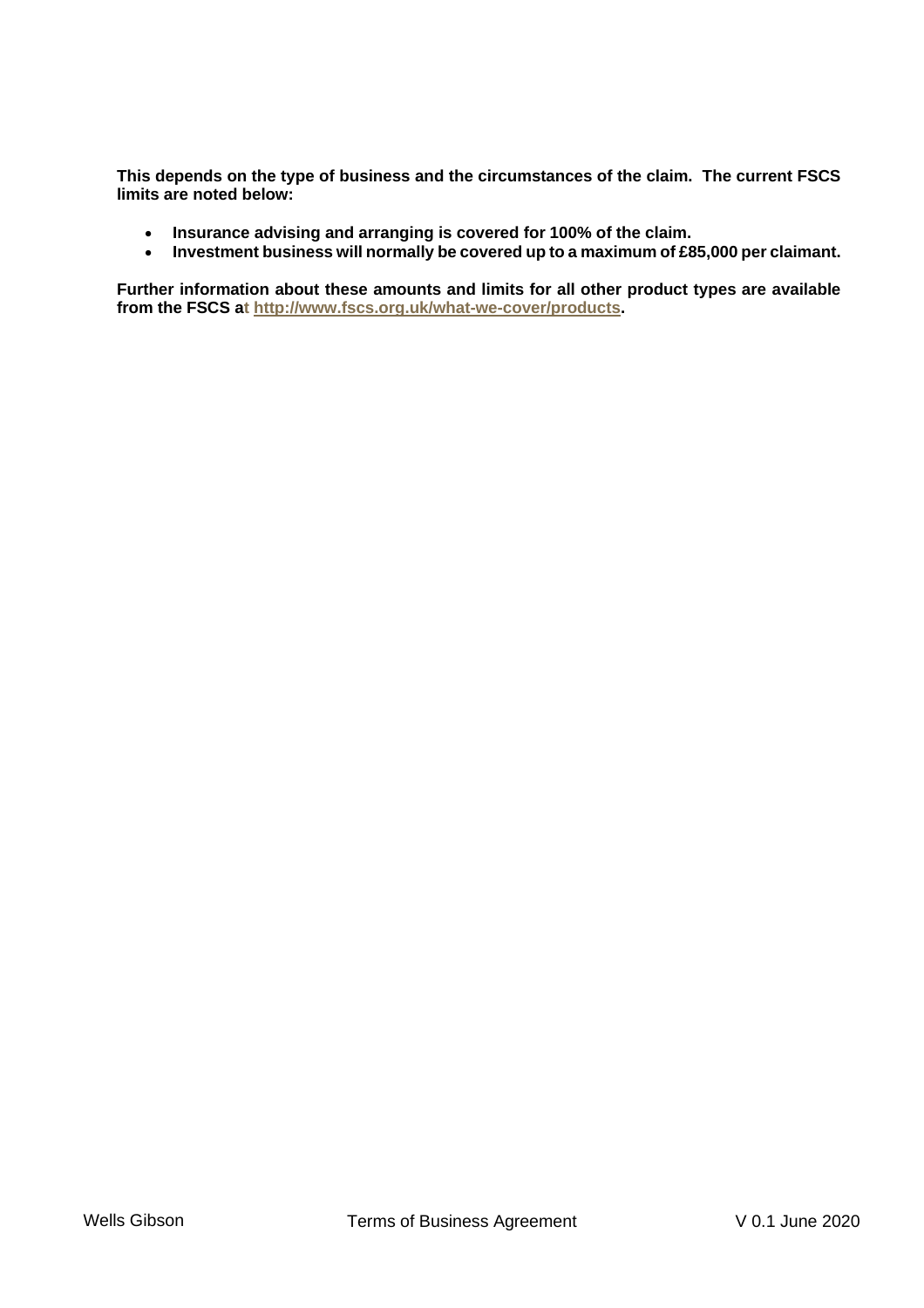#### **Glossary of Terms and Definitions**

This glossary of terms and definitions has been created for you to help make investment literature easier to understand and to clarify some of the more common terms. The following are some of the key terms and a 'plain English' explanation. Please note that emphasis has been placed on clarity and brevity rather than covering every single complex detail.

We hope you find the guide useful and simple to digest. Please let us know if there is anything else that is unclear to you.

| Anti-money laundering                                      | Anti-money laundering refers to a set of laws, regulations, and procedures<br>intended to prevent criminals from disguising illegally obtained funds as<br>legitimate income.                                                                                                                                                                                                          |
|------------------------------------------------------------|----------------------------------------------------------------------------------------------------------------------------------------------------------------------------------------------------------------------------------------------------------------------------------------------------------------------------------------------------------------------------------------|
| Asset allocation                                           | The selection of various assets within your investment portfolio. The<br>allocation of your portfolio will not only determine the level of risk you are<br>exposed to but will also, to a very large part, determine the potential<br>returns. This is the basic principal that for every risk level there is an<br>optimal combination of asset classes, which will maximise returns. |
|                                                            |                                                                                                                                                                                                                                                                                                                                                                                        |
| <b>Collective Investment</b><br>Scheme (CIS)               | A professionally managed fund which combines the money of a broad<br>range of investors in a single investment vehicle. This pools costs and<br>allows access to a wider range of investments than investors would<br>generally be able to achieve individually.                                                                                                                       |
|                                                            |                                                                                                                                                                                                                                                                                                                                                                                        |
| <b>Discretionary Fund</b><br>Management (DFM)              | Discretionary fund management is a form of investment management in<br>which<br>buy<br>and<br>sell<br>decisions<br>made<br>portfolio<br>by<br>$\mathsf{a}$<br>are<br>manager or investment counsellor for the client's account. The term<br>"discretionary" refers to the fact that investment decisions are made at<br>the portfolio manager's discretion.                            |
| Е                                                          |                                                                                                                                                                                                                                                                                                                                                                                        |
| <b>Exchange Traded Funds</b><br>(ETF)                      | Exchange-traded funds are investment funds that are bought and sold on<br>a stock exchange in the same way as you would trade normal shares.<br>Unlike investment trusts, which are also traded on exchanges, ETFs are<br>mostly passive investments.                                                                                                                                  |
| F                                                          |                                                                                                                                                                                                                                                                                                                                                                                        |
| <b>Financial Conduct Authority</b><br>(FCA)                | The <b>FCA</b> regulates authorised investment funds. The FCA is the UK<br>regulator of Financial Services and requires firms to adhere to strict rules,<br>principles and guidance to put their customers' well-being at the core of<br>their business.                                                                                                                               |
| G                                                          |                                                                                                                                                                                                                                                                                                                                                                                        |
| <b>General Data Protection</b><br><b>Regulation (GDPR)</b> | The General Data Protection Regulation (GDPR) is a legal framework that<br>sets guidelines for the collection and processing of personal information<br>from individuals who live in the European Union                                                                                                                                                                                |